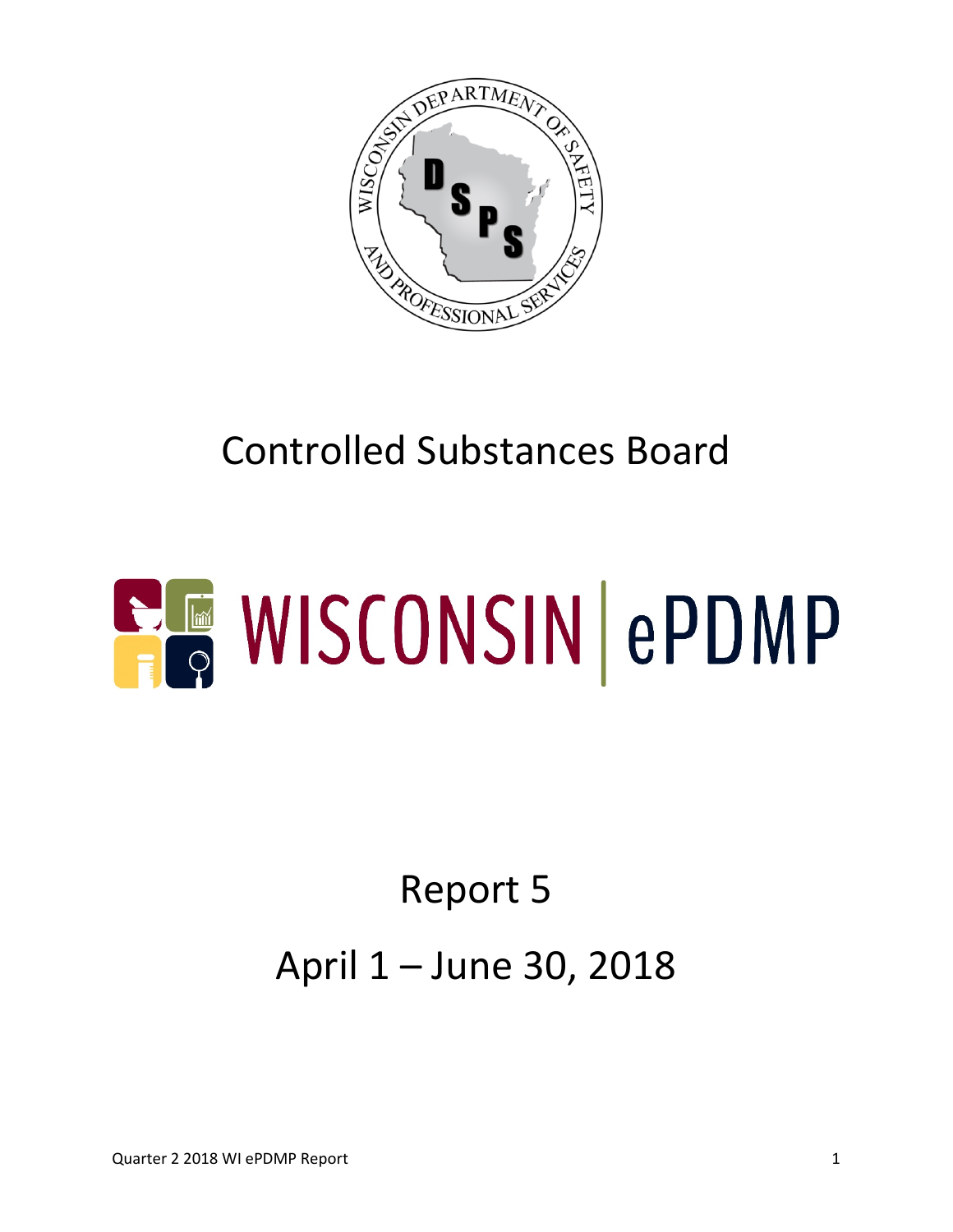# Contact Information

#### **Wisconsin Controlled Substances Board Chairperson: Doug Englebert**

#### **Members:**

| Englebert, Doug, Chairperson  | Department of Health Services<br><b>Designated Member</b>                            |  |
|-------------------------------|--------------------------------------------------------------------------------------|--|
| Bloom, Alan, Vice Chairperson | Pharmacologist                                                                       |  |
| Bellay, Yvonne M., Secretary  | Department of Agriculture, Trade and Consumer Protection<br><b>Designated Member</b> |  |
| Barman, Subhadeep             | Psychiatrist                                                                         |  |
| Huck, Leonardo                | <b>Dentistry Board Representative</b>                                                |  |
| Kallio, Peter J.              | <b>Board of Nursing Representative</b>                                               |  |
| Trapskin, Philip              | <b>Pharmacy Board Representative</b>                                                 |  |
| Virgil, Tina                  | <b>Attorney General Designee</b>                                                     |  |
| Westlake, Timothy W.          | <b>Medical Board Representative</b>                                                  |  |

#### **Wisconsin Department of Safety and Professional Services**

4822 Madison Yards Way Madison, WI 53705 608-266-2112 [DSPS@wisconsin.gov](mailto:DSPS@wisconsin.gov) Website[: https://dsps.wi.gov](https://dsps.wi.gov/)

#### **Wisconsin Prescription Drug Monitoring Program**

[PDMP@wisconsin.gov](mailto:PDMP@wisconsin.gov) Website[: https://pdmp.wi.gov/](https://pdmp.wi.gov/)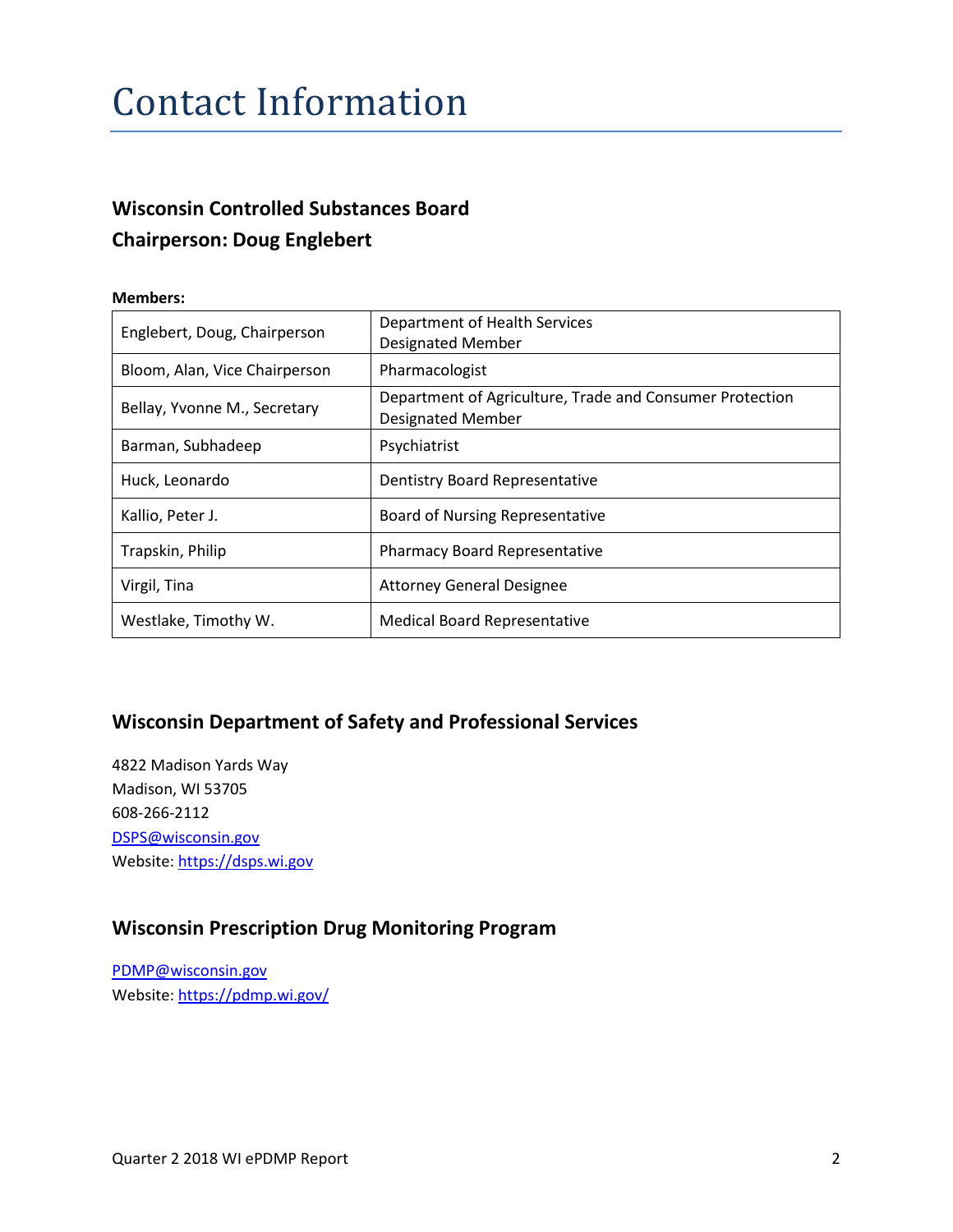# **Table of Contents**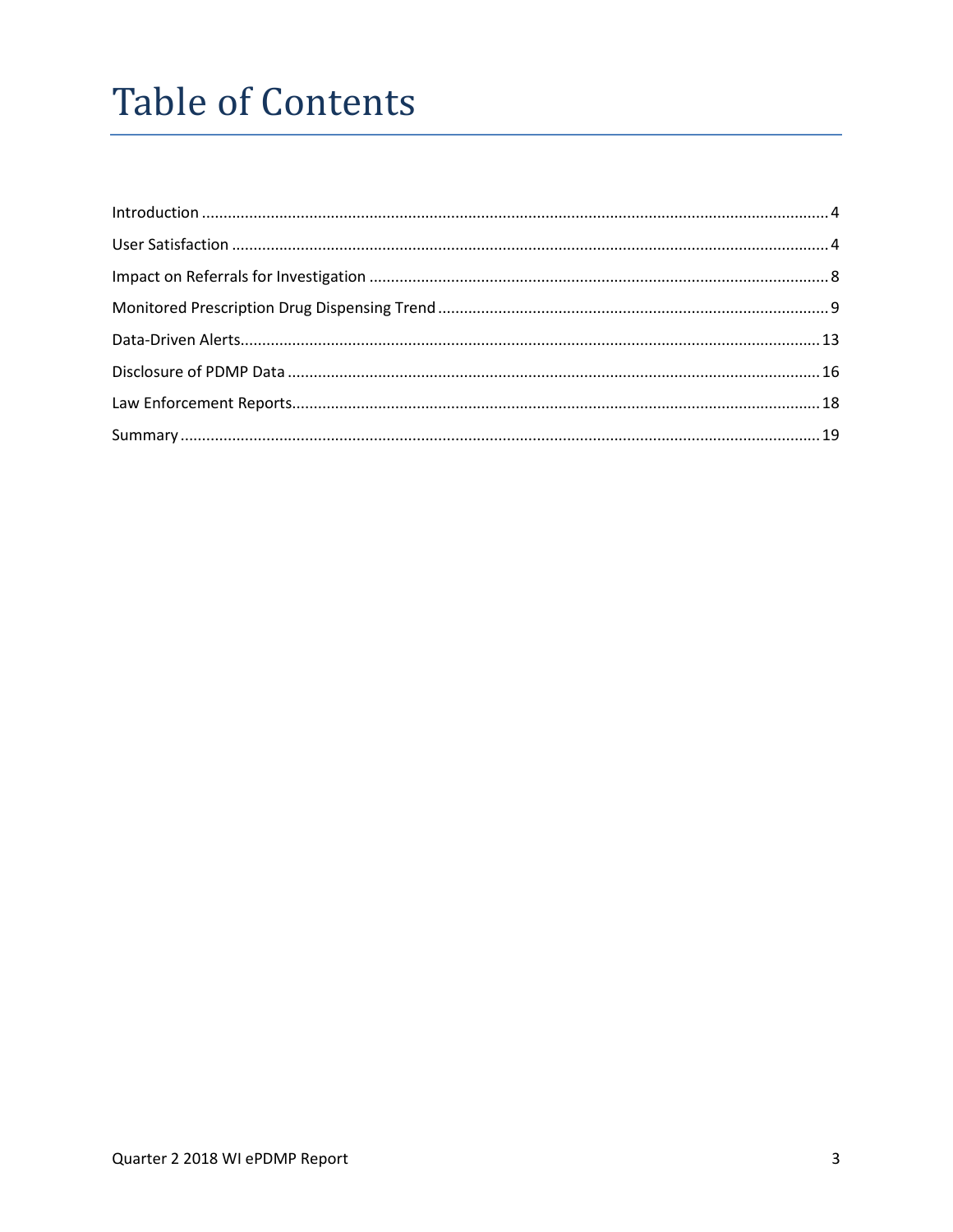# <span id="page-3-0"></span>Introduction

This report is being provided pursuant to ss.  $961.385(5) - (6)$ , Wis. Stats., which requires the Controlled Substances Board (CSB) to submit a quarterly report to the Wisconsin Department of Safety and Professional Services (DSPS) about the Wisconsin Prescription Drug Monitoring Program (PDMP). This report is intended to satisfy that requirement for the second quarter of 2018 and will primarily focus on analysis of PDMP data from Q2 2018 and the preceding 12 months.

The WI PDMP was first deployed in June 2013. It is administered by DSPS pursuant to the regulations and policies established by the CSB. An enhanced system, the WI ePDMP, was launched on January 17, 2017, allowing the WI PDMP to become a multi-faceted tool in Wisconsin's efforts to address prescription drug abuse, misuse, and diversion through clinical decision support, prescribing practice assessment, communication among disciplines, and public health surveillance. Effective April 1, 2017, prescribers are required to check the WI ePDMP prior to issuing a prescription order for a monitored prescription drug, defined as controlled substance prescription drugs in Schedules II-V.

The WI ePDMP Public Statistics Dashboard [\(https://pdmp.wi.gov/statistics\)](https://pdmp.wi.gov/statistics) provides interactive data visualizations for much of the data contained in this report, including the ability to obtain county-level detail.

# <span id="page-3-1"></span>User Satisfaction

DSPS conducted a survey of WI ePDMP users in April 2018 to measure user satisfaction and collect user feedback on current and future system enhancements. The survey was sent to approximately 30,000 registered healthcare professionals and had a response rate of 20%, with responses from over 6,000 users. Half of the survey respondents indicated that they were users of the previous WI PDMP. The distribution of responses across professions, seen in Table 1 below, was consistent with WI ePDMP registration by profession. Survey respondents were asked to identify their primary access route to the WI ePDMP, either via the WI ePDMP website or via a single sign on through an electronic health record (EHR) integration. The majority of respondents, 59.5%, indicated that their primary access route to the WI ePDMP was direct log in using the WI ePDMP website.

| <b>Table 1: Survey Participation by Profession</b> |        |
|----------------------------------------------------|--------|
| Physician - MD/DO                                  | 44.57% |
| Advanced Practice Nurse Prescriber                 | 18.39% |
| Pharmacist                                         | 15.31% |
| Physician Assistant                                | 7.96%  |
| Dentist                                            | 7.58%  |
| <b>Registered Nurse</b>                            | 3.16%  |
| Podiatrist                                         | 0.88%  |
| <b>Substance Abuse Treatment Professional</b>      | 0.57%  |
| Resident (Educational License)                     | 0.49%  |
| Optometrist                                        | 0.44%  |
| Anesthesiologist Assistant                         | 0.05%  |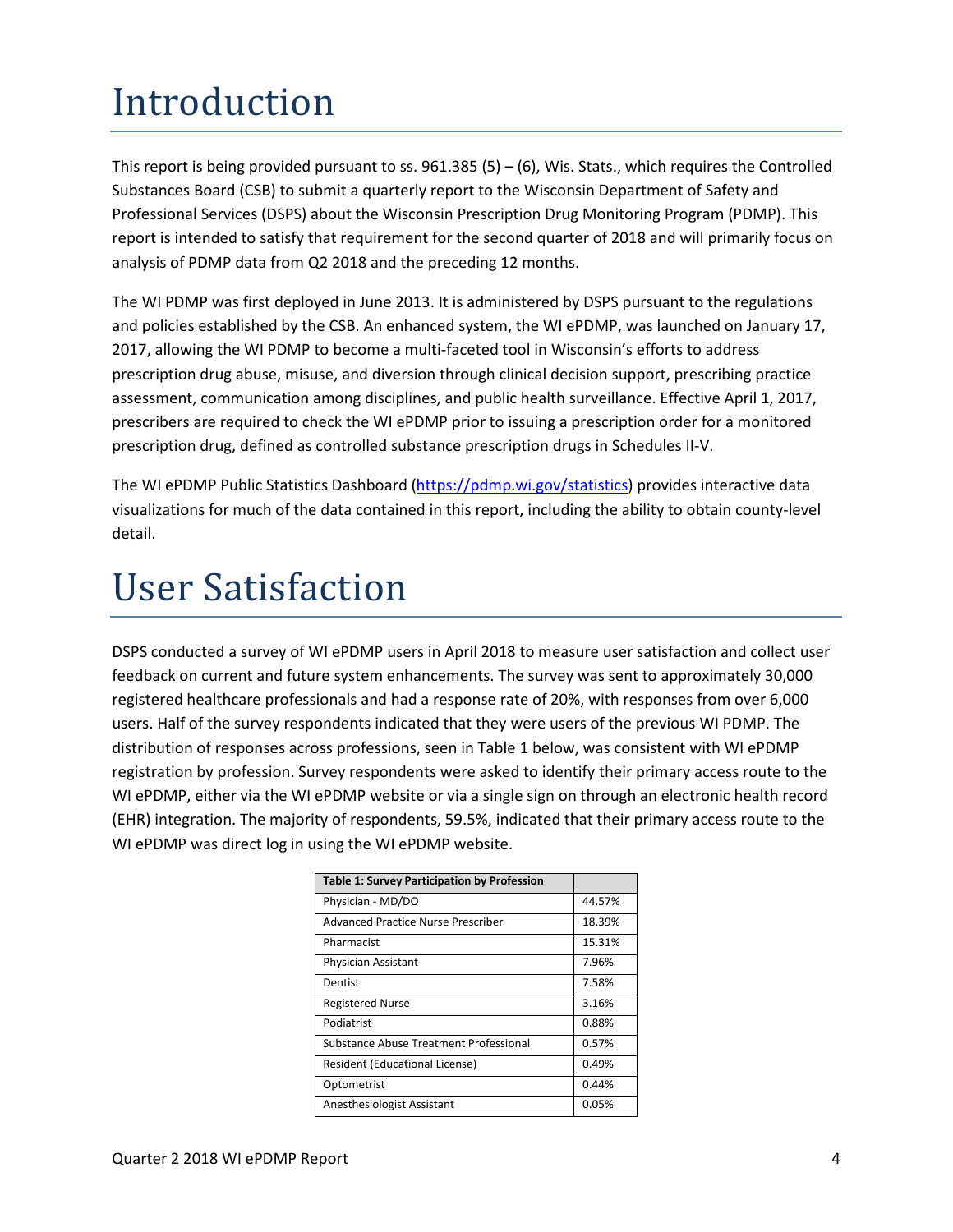#### **Overall Satisfaction**

The survey indicates that most users are satisfied with the WI ePDMP. Seventy-seven percent of respondents reported overall satisfaction with the WI ePDMP, providing responses of either "Satisfied" or "Very Satisfied." Eleven percent reported being "Neither Satisfied nor Dissatisfied," and 8% reported being "Dissatisfied" or "Very Dissatisfied" with the WI ePDMP. Satisfaction rates are slightly higher for those who are accessing the WI ePDMP via EHR integration, with close to 45% of EHR integration users indicating that they are "Very Satisfied" with the WI ePDMP, compared to 40% of those accessing the PDMP via the website.



#### **Electronic Health Record Integration**

EHR integration allows the user single sign on access to the WI ePDMP from within a patient record, eliminating the need for a user to log in and manually populate the patient search criteria for a patient query. However, certain WI ePDMP features, such as interstate queries, prescriber self-assessment metrics reports, delegate management, and account management require direct sign-in via the WI ePDMP website. Over 33% of survey respondents using EHR integration indicated that they do not access the WI ePDMP outside of the EHR integration. Thirty percent of survey respondents using EHR integration indicated that they access the WI ePDMP outside of the EHR integration in order to use additional WI ePDMP features up to 3 times per week. Twelve percent access the additional features 1 – 3 times per month and 24% less than once a month. This indicates that the primary focus of those accessing the WI ePDMP is to view patient reports and that there is an opportunity to educate users about the additional beneficial features of the WI ePDMP system.

#### **Use of Delegates**

Overall, 37% of survey respondents indicated that they have authorized delegate users to perform patient queries on their behalf, but the largest portion of survey respondents, 39%, indicated that they use delegates less than 50% of the time. Those with EHR integration indicated that they are less likely to use a delegate to fulfill their patient query needs, with only 20% of EHR integration respondents indicating their delegates perform more than 90% of their queries. In many cases, the availability of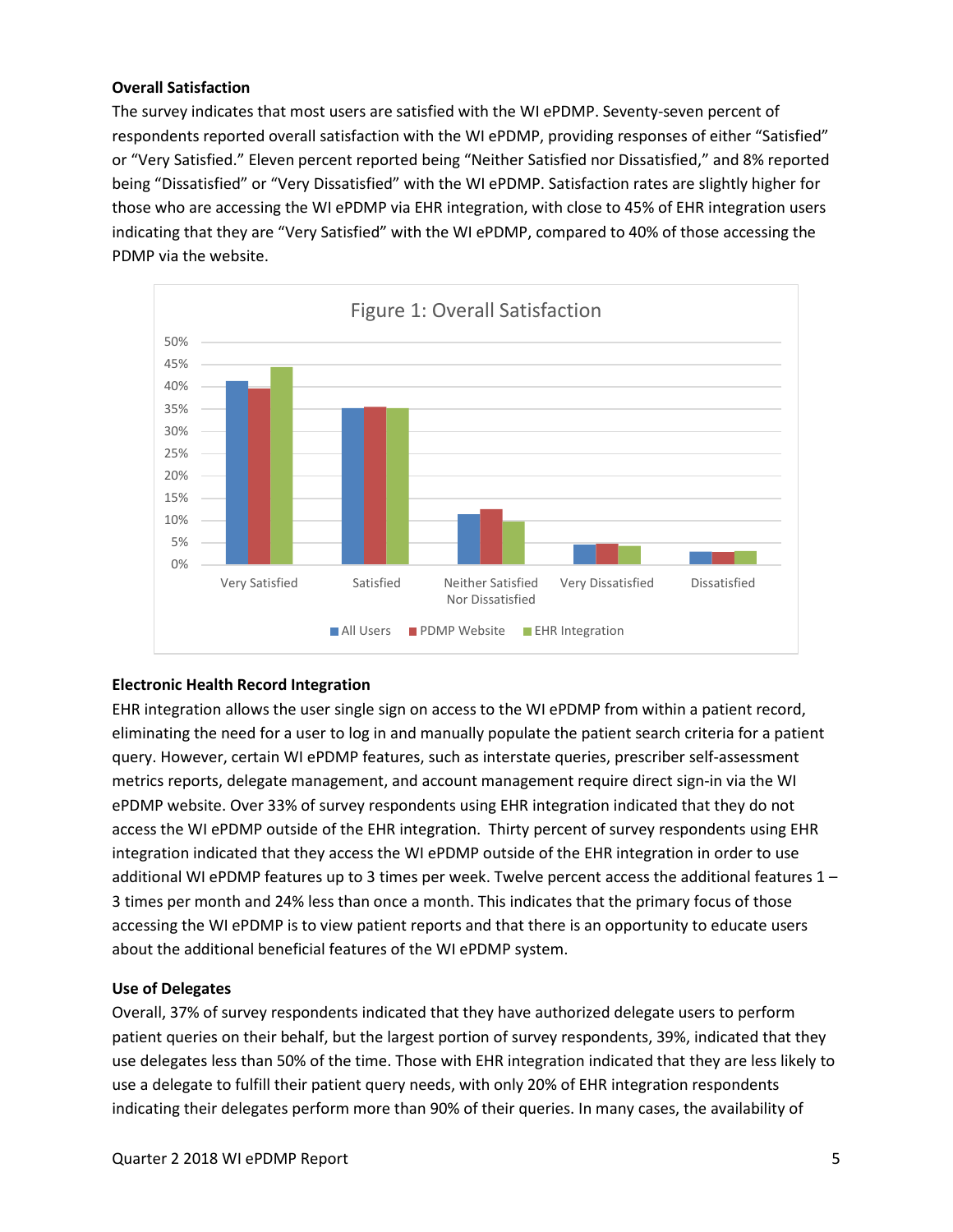PDMP patient reports via a single sign on EHR integration makes PDMP patient report access quicker and easier, thereby eliminating the need for delegates to perform patient queries on a user's behalf.



#### **Usability of the WI ePDMP**

The majority of survey respondents indicated that user account functions of the WI ePDMP are "Easy" or "Very Easy" to use. Responses were similar for the rating of the information presented in the Patient Report, with most users indicating that the information was "Helpful" or "Very Helpful." The most important enhanced features of the Patient Report are the data driven concerning patient history alerts and the map of the prescription history, with 69% of users indicating that the data driven alerts are helpful and 68% of users indicating that the map is helpful. Even with the enhanced analytics and visualizations, however, the vast majority of users rely heavily on the full prescription history detail, with 83% finding the prescription history detail helpful.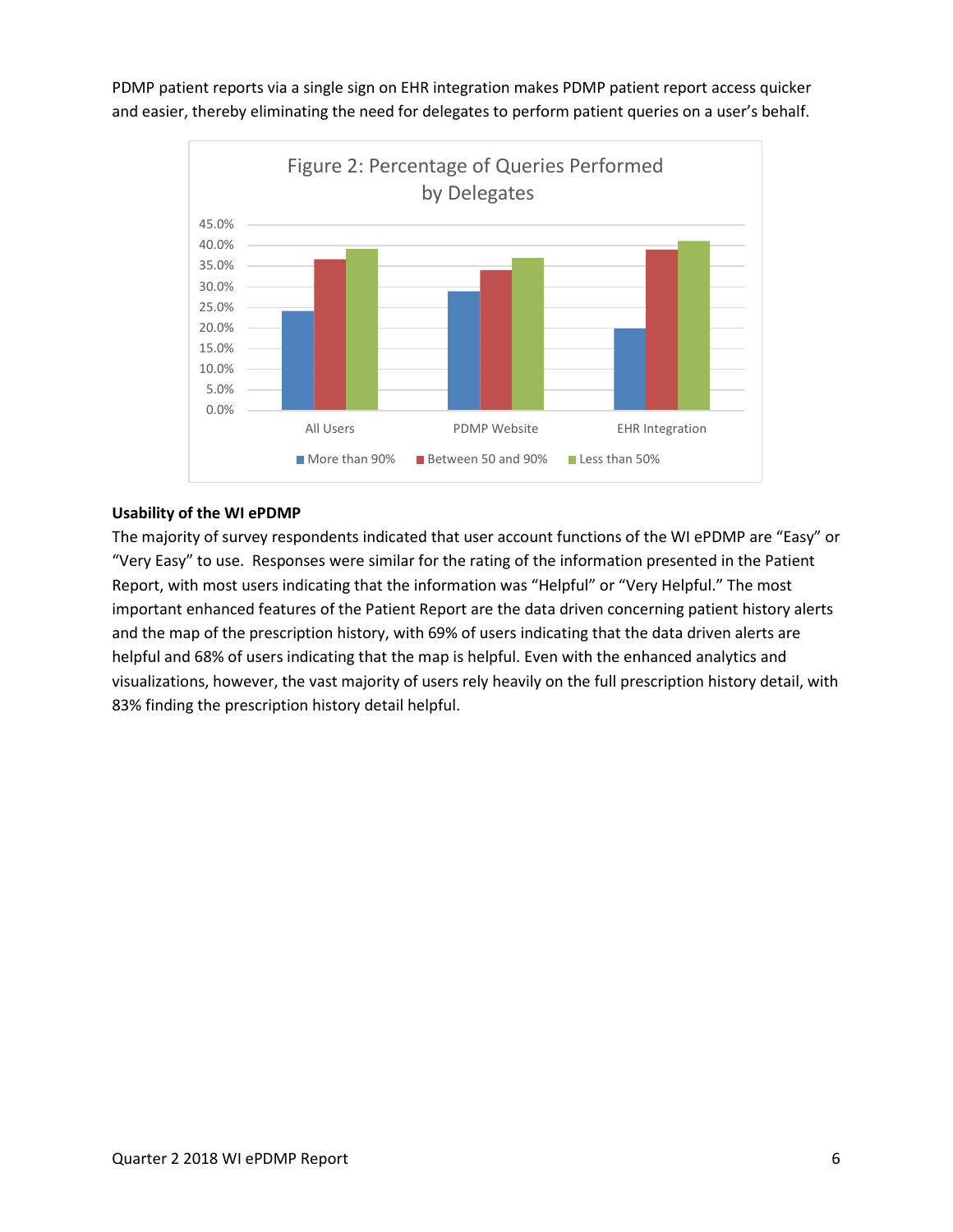

#### **Action Taken**

Survey results suggest that using the WI ePDMP is influencing the behavior of healthcare professionals. Out of the 6,000 survey respondents, 44% indicated that, after reviewing information in the PDMP, they had spoken with a patient about controlled substance use, and 37% of respondents indicated that they had denied or modified a patient's prescription. Only 8% of respondents indicated that they had dismissed a patient from care, but 10% to 21% of respondents indicated that they had referred a patient for substance abuse treatment, behavioral health treatment, or pain management. Twenty-four percent of respondents indicated that they had contacted a patient's other healthcare professionals after they had reviewed the patient's PDMP report. In some cases, the PDMP presented unexpected information about a patient's controlled substance prescription history or prescribers, and 34% of respondents indicated that the PDMP report confirmed that patients had prescription information that had not been disclosed. The most common action, however, reported by nearly 50% of respondents, was that the PDMP confirmed that patients were not misusing prescriptions. All of the responses show, therefore, how valuable the information in the WI ePDMP can be in supporting healthcare professionals in their decision whether to prescribe or dispense controlled substances.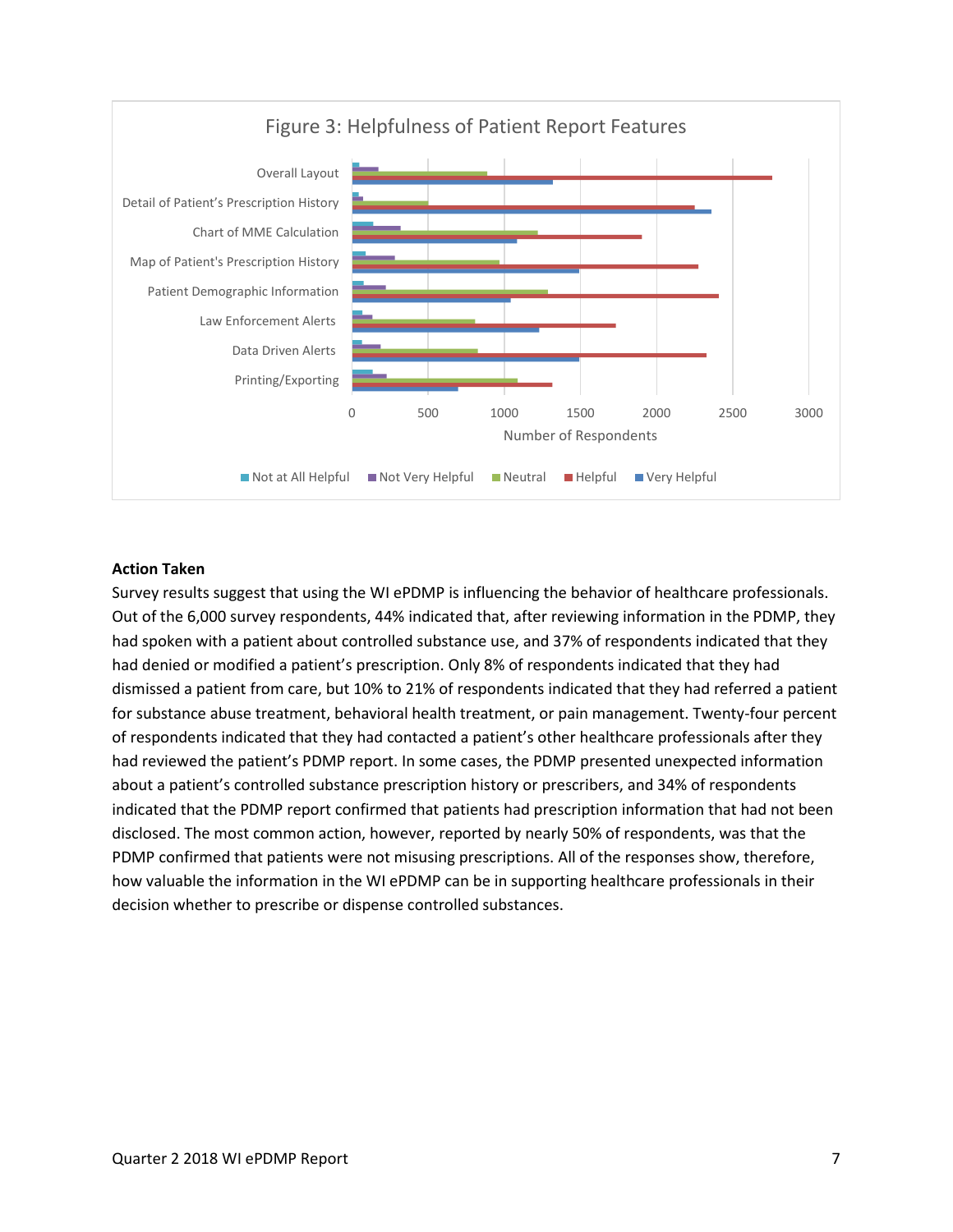

# <span id="page-7-0"></span>Impact on Referrals for Investigation

Pursuant to s. 961.385 (2) (f) and (3) (c), Wis. Stats., the CSB may refer to the appropriate licensing or regulatory board for discipline a pharmacist, pharmacy, or practitioner who fails to comply with the rules of the Prescription Drug Monitoring Program and may disclose PDMP data to relevant state boards and agencies if circumstances indicate suspicious or critically dangerous conduct or practices of a pharmacy, pharmacist, practitioner, or patient. The CSB Referral Criteria Workgroup, which met for the first time on May 11, 2018, is tasked with developing recommendations for how the CSB could define suspicious or critically dangerous conduct or practices, compliance with the PDMP, and the process for referring pharmacist, pharmacy, or practitioners to the appropriate licensing board. The Referral Criteria Workgroup is scheduled to present their initial recommendations at the September 2018 CSB meeting.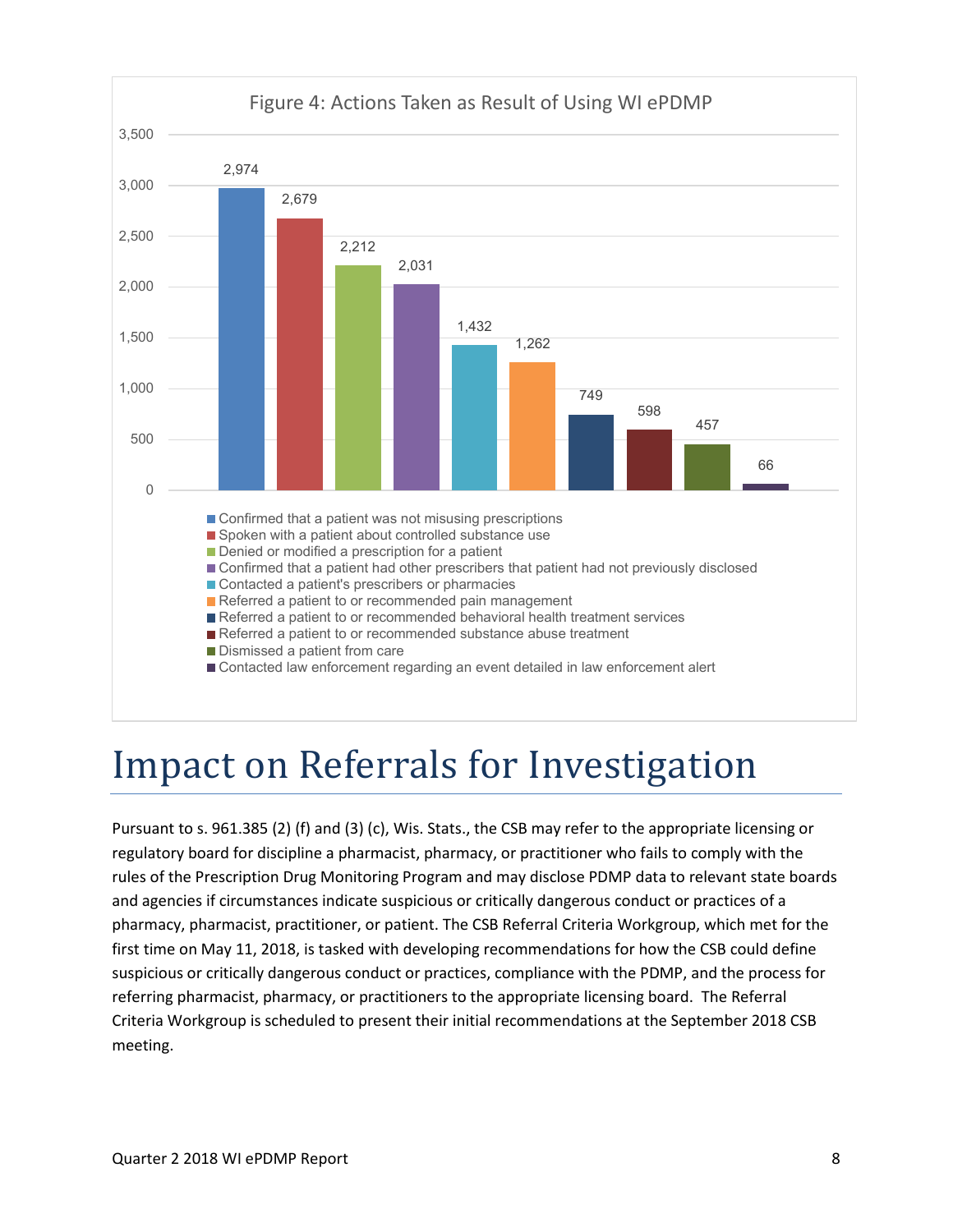# <span id="page-8-0"></span>Monitored Prescription Drug Dispensing Trend

Overall, the trend of decreased dispensing of monitored prescription drug continues in Wisconsin. Beginning in Q1 2016, the dispensing of opioids has decreased each quarter. A similar pattern can be seen with the dispensing of benzodiazepines, which have decreased each quarter starting in Q1 2017. Dispensing of stimulants continues to be variable by quarter, with some quarters seeing decreased dispensing and others an increase in dispensing.

From Q1 2018 to Q2 2018 specifically, there was a 1% reduction in the number of monitored prescription drugs dispensed, which equates to an overall 5% reduction over the past 12 months. The percentage decrease per quarter can be seen in figure 6, on the following page.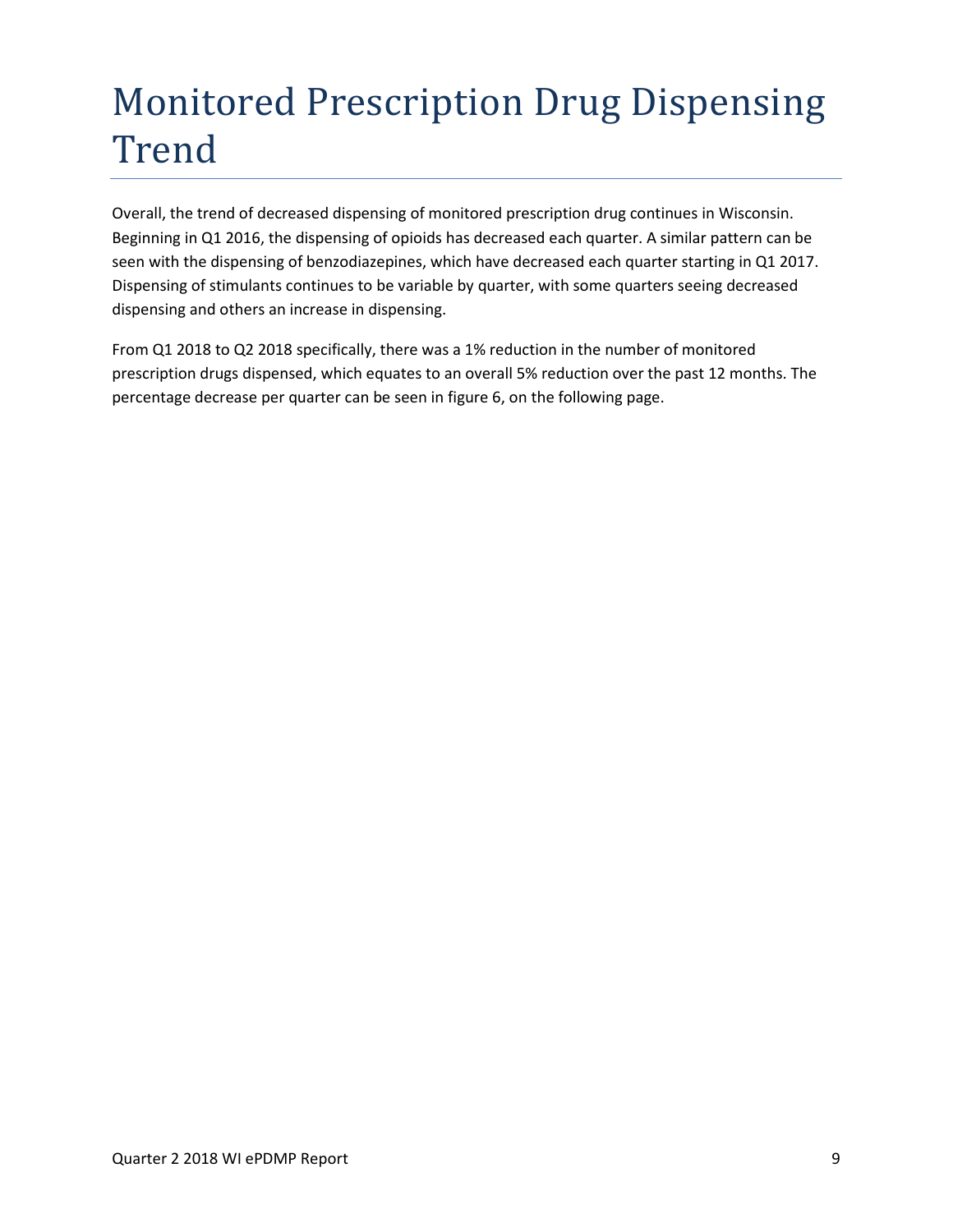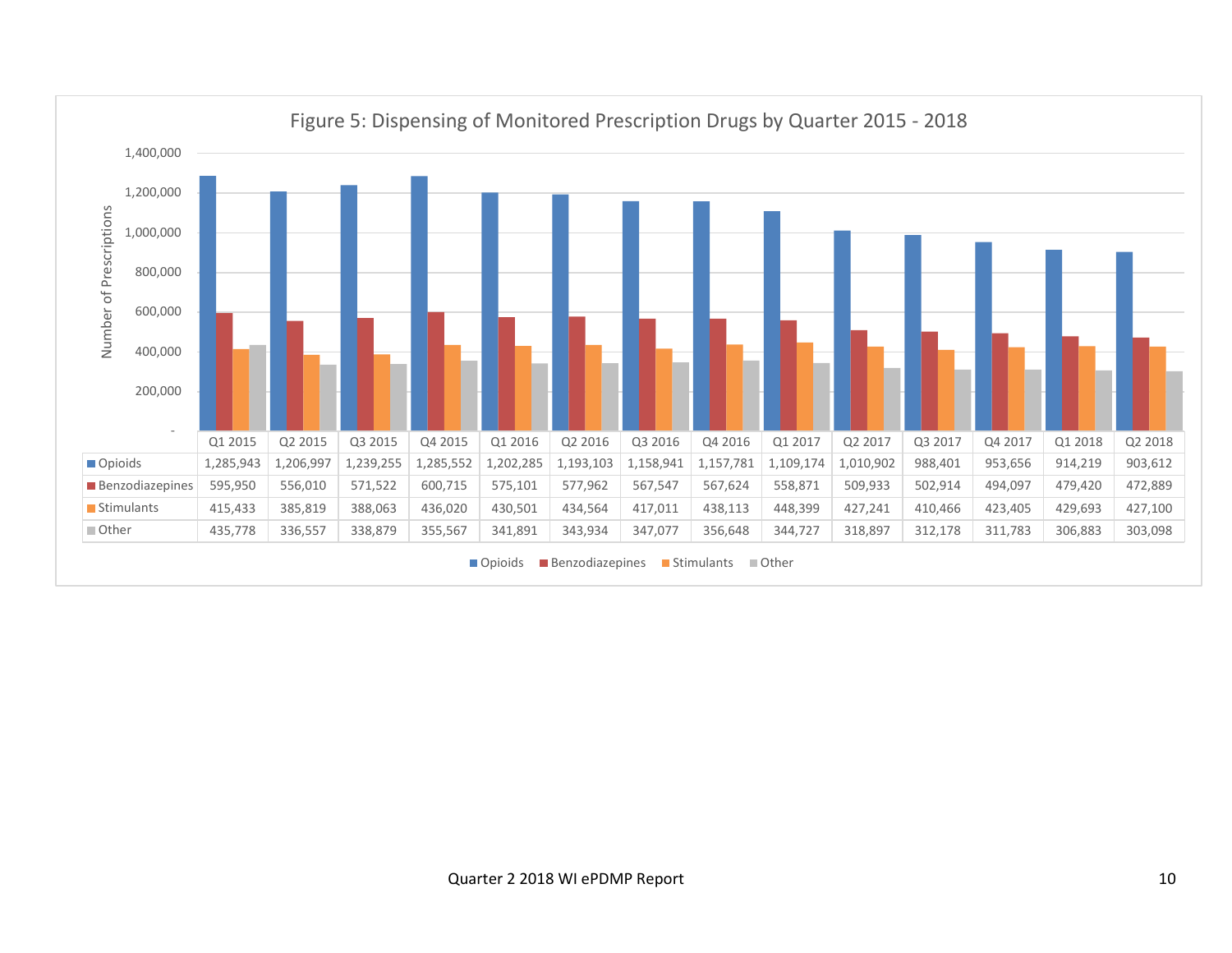For opioids in particular, there was a 1% reduction in the number of prescriptions dispensed from Q1 2018 to Q2 2018, for a total 9% reduction over the past 12 months.



For benzodiazepines, there was a 1% reduction in the number of prescriptions dispensed from Q1 2018 to Q2 2018, for a total reduction of 6% over the past 12 months.



Stimulants continue to fluctuate between increased and decreased dispensing. Q2 2018 was the first quarter in which the dispensing of stimulants decreased since Q3 2017, with a slight decrease of 0.6%. Overall, there was a 4% increase in the number of stimulant prescriptions dispensed over the past 12 months.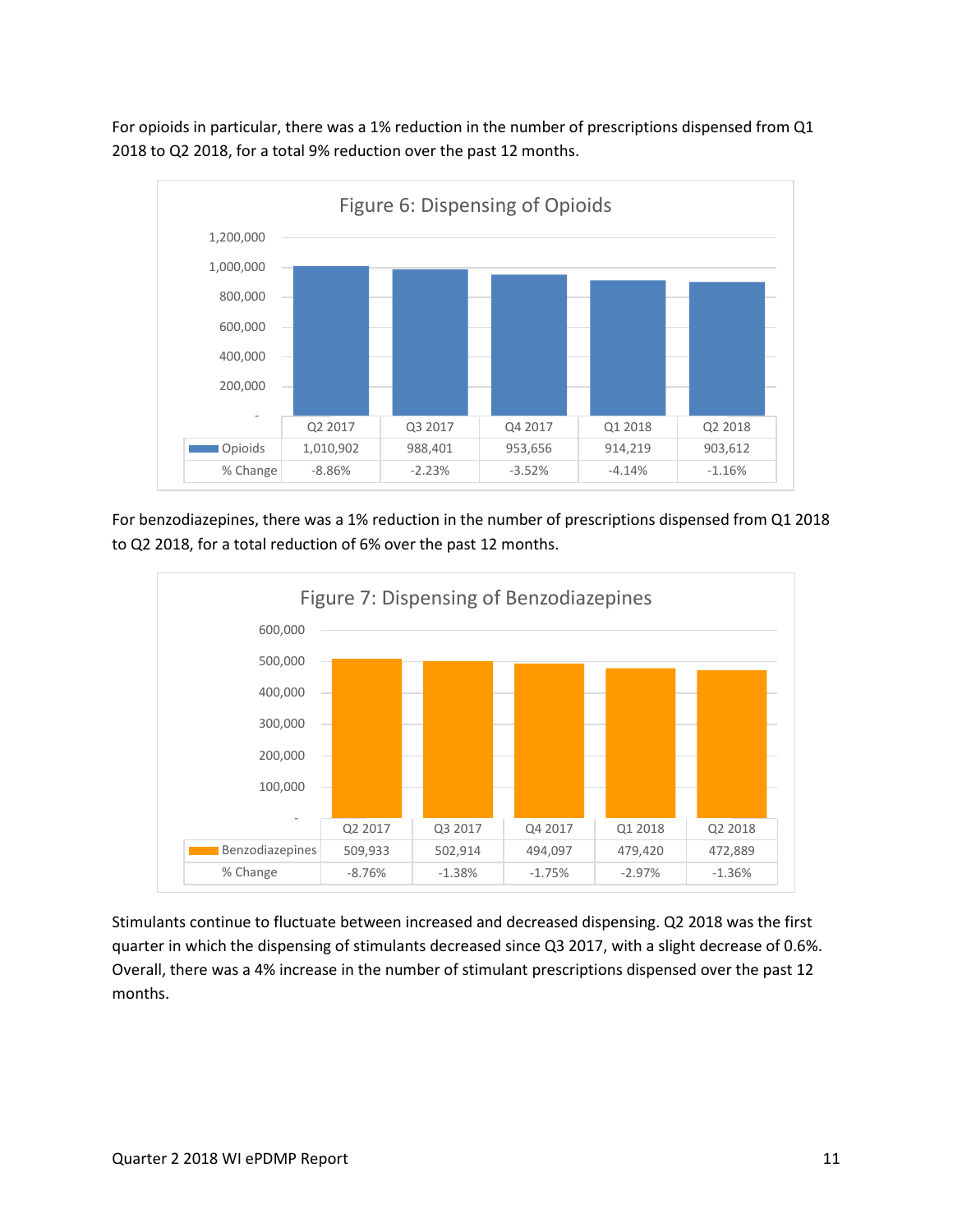

There continues to be no change to the drugs that fall under the 15 most dispensed monitored prescription drugs. Table 2 below shows the top 15 most dispensed monitored prescription drugs in Q2 2018 compared to Q1 2018, ranked in order of the volume of prescriptions dispensed in Q2 2018. For the second consecutive quarter, the top 5 monitored drugs dispensed no longer included Oxycodone HCl, resulting in only 2 opioids in the top 5 monitored drugs. The top 15 monitored prescription drugs dispensed make up 88% of the dispensing records for any given quarter.

| Table 2: Top 15 Dispensed Monitored Prescription Drug by Dispensing |                               |                |                              |                       |                   |
|---------------------------------------------------------------------|-------------------------------|----------------|------------------------------|-----------------------|-------------------|
|                                                                     | Drug Name                     | Drug Class     | Q2 2018<br><b>Dispensing</b> | Q1 2018<br>Dispensing | Percent<br>Change |
| 1                                                                   | Hydrocodone-Acetaminophen     | Opioid         | 302,404                      | 306,539               | $-1.3%$           |
| 2                                                                   | Amphetamine-Dextroamphetamine | Stimulant      | 200,080                      | 199,829               | 0.1%              |
| 3                                                                   | <b>Tramadol HCI</b>           | Opioid         | 177,301                      | 175,025               | 1.3%              |
| 4                                                                   | Lorazepam                     | Benzodiazepine | 147,578                      | 149,663               | $-1.4%$           |
| 5                                                                   | Alprazolam                    | Benzodiazepine | 144,683                      | 147,215               | $-1.7%$           |
| 6                                                                   | Oxycodone HCl                 | Opioid         | 142,469                      | 145,049               | $-1.8%$           |
| 7                                                                   | Clonazepam                    | Benzodiazepine | 123,401                      | 125,006               | $-1.3%$           |
| 8                                                                   | Zolpidem Tartrate             | Other          | 118,841                      | 120,857               | $-1.7%$           |
| 9                                                                   | Oxycodone w/ Acetaminophen    | Opioid         | 99,705                       | 102,369               | $-2.6%$           |
| 10                                                                  | Methylphenidate HCl           | Stimulant      | 96,624                       | 99,788                | $-3.2%$           |
| 11                                                                  | Lisdexamfetamine Dimesylate   | Stimulant      | 92,954                       | 92,792                | 0.2%              |
| $12 \overline{ }$                                                   | Pregabalin                    | Other          | 61,079                       | 60,282                | 1.3%              |
| 13                                                                  | Diazepam                      | Benzodiazepine | 50,704                       | 52,109                | $-2.7%$           |
| 14                                                                  | Morphine Sulfate              | Opioid         | 47,594                       | 49,444                | $-3.7%$           |
| 15                                                                  | Acetaminophen w/ Codeine      | Opioid         | 38,297                       | 38,866                | $-1.5%$           |

Table 3 below shows the top 15 most dispensed monitored prescription drugs in Q2 2018 compared to Q1 2018, ranked in order of total quantity of pills dispensed in Q2 2018, rather than number of prescription orders filled. The order of the top 15 monitored drugs based on number of pills shows no change from Q1 2018 to Q2 2018. Even though Oxycodone HCl fell out of the top 5 monitored drugs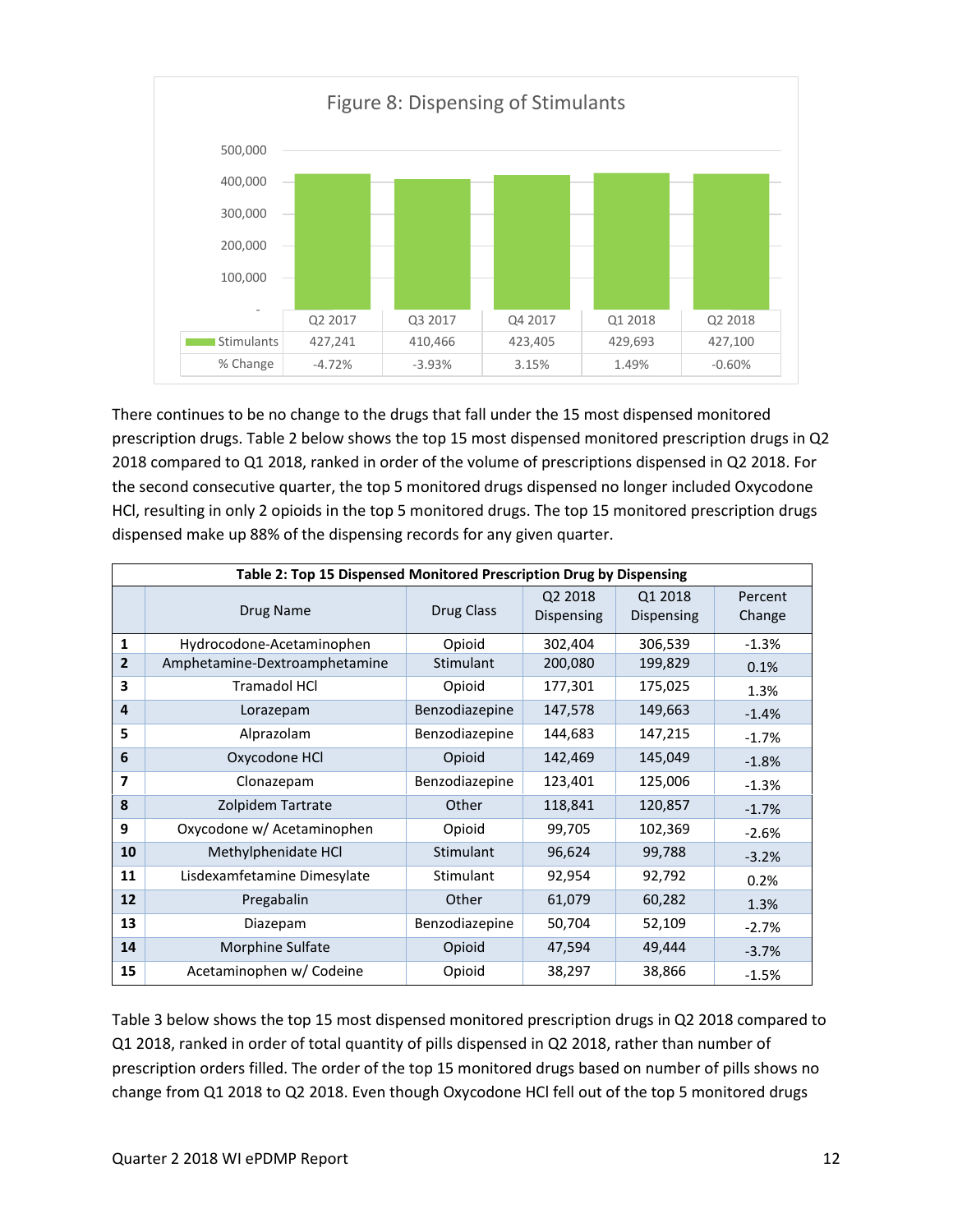| Table 3: Top 15 Dispensed Monitored Prescription Drug by Pill Volume |                             |                |              |              |         |  |  |
|----------------------------------------------------------------------|-----------------------------|----------------|--------------|--------------|---------|--|--|
|                                                                      |                             |                | Q2 2018      | Q1 2018      | Percent |  |  |
|                                                                      | Drug Name                   | Drug Class     | <b>Pills</b> | <b>Pills</b> | Change  |  |  |
| 1                                                                    | Hydrocodone-Acetaminophen   | Opioid         | 15,644,994   | 15,956,031   | $-1.9%$ |  |  |
| $\overline{2}$                                                       | <b>Tramadol HCI</b>         | Opioid         | 12,151,554   | 12,205,582   | $-0.4%$ |  |  |
| 3                                                                    | Oxycodone HCl               | Opioid         | 10,626,154   | 11,086,773   | $-4.2%$ |  |  |
| 4                                                                    | Amphetamine-                | Stimulant      | 9,504,935    | 9,511,828    | $-0.1%$ |  |  |
|                                                                      | Dextroamphetamine           |                |              |              |         |  |  |
| 5                                                                    | Alprazolam                  | Benzodiazepine | 8,083,704    | 8,268,147    | $-2.2%$ |  |  |
| 6                                                                    | Clonazepam                  | Benzodiazepine | 7,103,065    | 7,250,097    | $-2.0%$ |  |  |
| 7                                                                    | Lorazepam                   | Benzodiazepine | 6,856,844    | 7,016,369    | $-2.3%$ |  |  |
| 8                                                                    | Oxycodone w/ Acetaminophen  | Opioid         | 6,593,367    | 6,846,131    | $-3.7%$ |  |  |
| 9                                                                    | Pregabalin                  | Other          | 4,483,321    | 4,434,181    | 1.1%    |  |  |
| 10                                                                   | Methylphenidate HCl         | Stimulant      | 4,419,971    | 4,591,575    | $-3.7%$ |  |  |
| 11                                                                   | Zolpidem Tartrate           | Other          | 3,947,508    | 4,000,072    | $-1.3%$ |  |  |
| 12                                                                   | Lisdexamfetamine Dimesylate | Stimulant      | 2,900,347    | 2,893,531    | 0.2%    |  |  |
| 13                                                                   | Morphine Sulfate            | Opioid         | 2,782,590    | 2,890,053    | $-3.7%$ |  |  |
| 14                                                                   | Diazepam                    | Benzodiazepine | 2,038,674    | 2,122,985    | $-4.0%$ |  |  |
| 15                                                                   | Acetaminophen w/ Codeine    | Opioid         | 1,609,476    | 1,613,197    | $-0.2%$ |  |  |

dispensed starting in Q1 2018, it remains in the top 3 monitored drugs dispensed based on number of pills dispensed, and the top 3 drugs dispensed based on number of pills are all opioids.

## <span id="page-12-0"></span>Data-Driven Alerts

The WI ePDMP application uses sophisticated data analytics to assess a patient's monitored prescription drug history. Analytics are performed on the prescription history to identify and alert WI ePDMP users to potential indications of abuse, diversion, or overdose risk, such as high morphine milligram equivalent doses, overlapping benzodiazepine and opioid prescriptions, and multiple prescribers or dispensers.

The 6 types of concerning patient history alerts are:

- 1. *Multiple Prescribers or Pharmacies Alert*, which indicates that the patient has obtained prescriptions from at least 5 prescribers or 5 pharmacies within the previous 90 days. The 5 prescribers or dispensers may be associated with the same clinic, practice or location, but the WI ePDMP still views them as separate prescribers/dispensers. This alert is not a direct indication of doctor shopping, simply a flag for further inspection of the dispensing history.
- 2. *Long-Term Opioid Therapy with Multiple Prescribers Alert*, which indicates when a patient has been prescribed at least 1 opioid prescription from 2 or more prescribers for 90 or more days.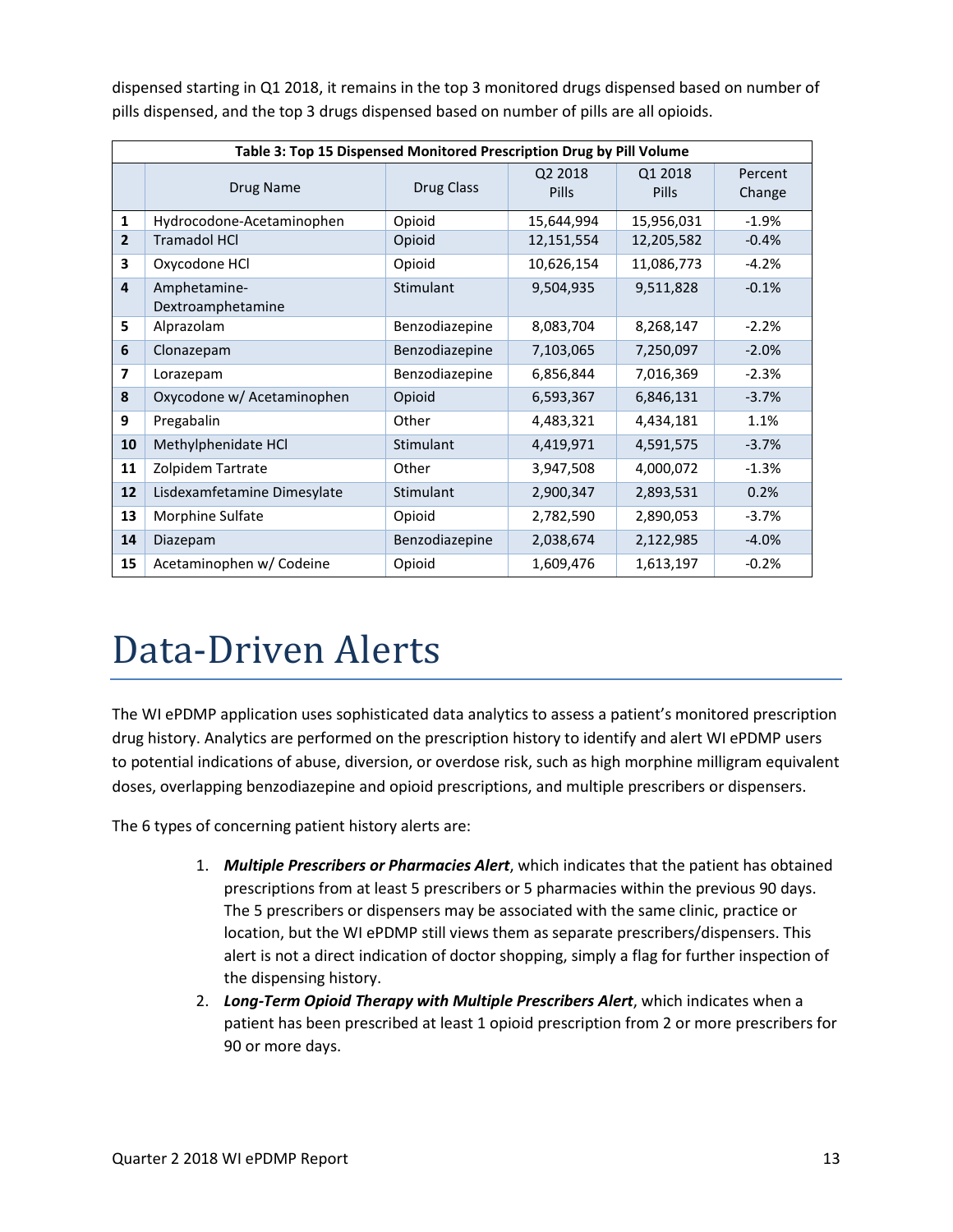- 3. *Early Refill Alert*, which indicates when a patient has refilled a controlled substance prescription 2 or more days earlier than the expected refill date based on the estimated duration of the prescription calculated and reported by the pharmacy.
- 4. *High Current Daily Dose of Opioids Alert*, which indicates when a patient's active current prescriptions are estimated to provide a daily dose of opioids that exceeds 90 morphine milligram equivalent (MME).
- 5. *Concurrent Benzodiazepine and Opioid Prescription Alert*, which indicates when a patient's active current prescriptions include both an opioid and a benzodiazepine.
- 6. *Multiple Same Day Prescriptions Alert*, which indicates when a patient has received the same controlled substance drug from multiple prescribers or pharmacies on the same day.

Overall, there was a 17% reduction in the number of concerning patient history alerts over the last 12 months. Significant declines continue for four of the alert types: Multiple Prescribers or Pharmacies Alerts, a potential indication of doctor shopping, decreased by 21% in the last quarter, for an overall decrease of 32% over the last 12 months; Long Term Opioid Therapy Alerts decreased by 9%, for an overall decrease of 19% over the last 12 months; High Opioid Daily Dose Alerts decreased by 7%, for an overall decrease of 18% over the past 12 months; and Concurrent Benzodiazepine and Opioid Prescription Alerts decreased by 3%, for an overall decrease of 13% over the past 12 months.

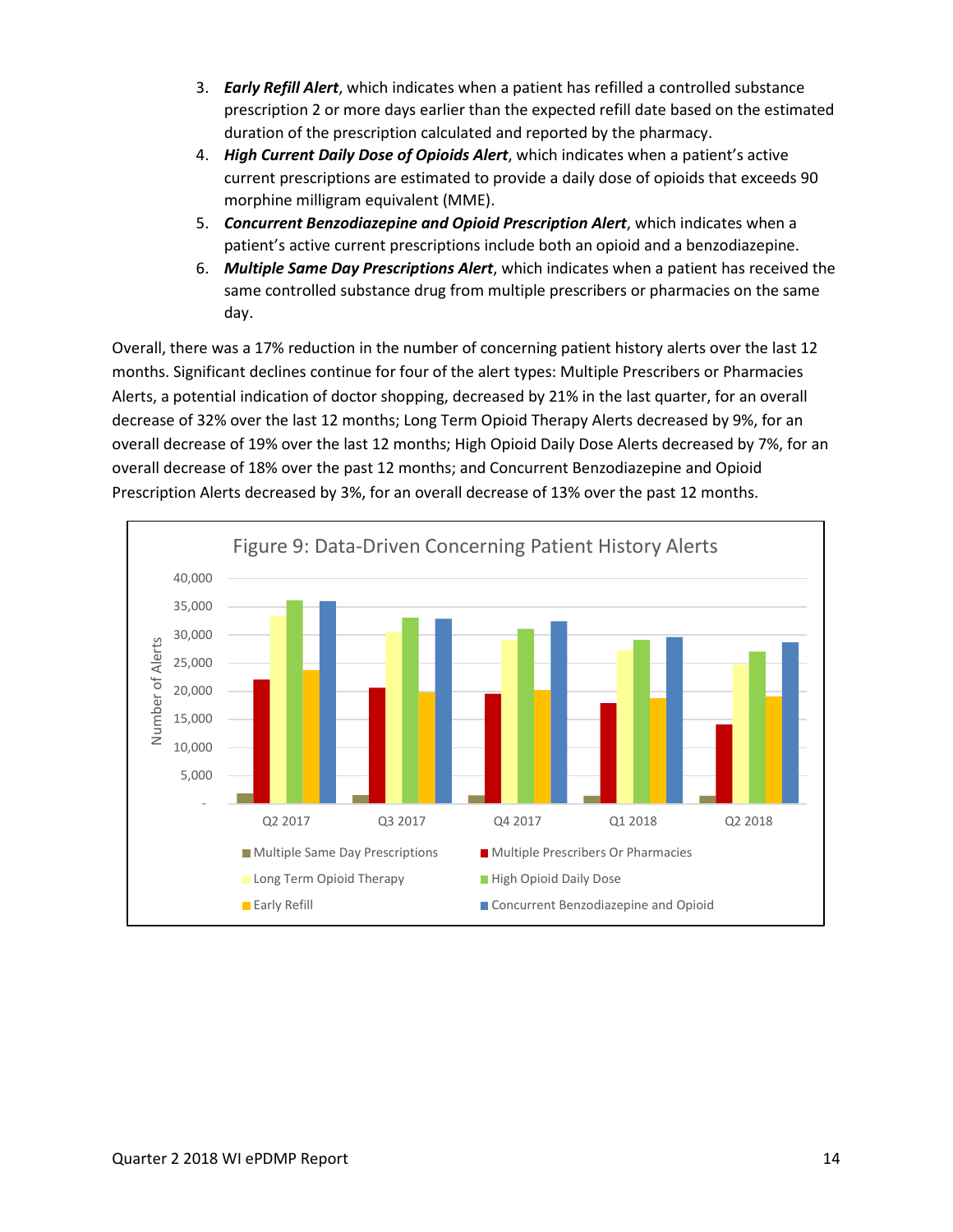



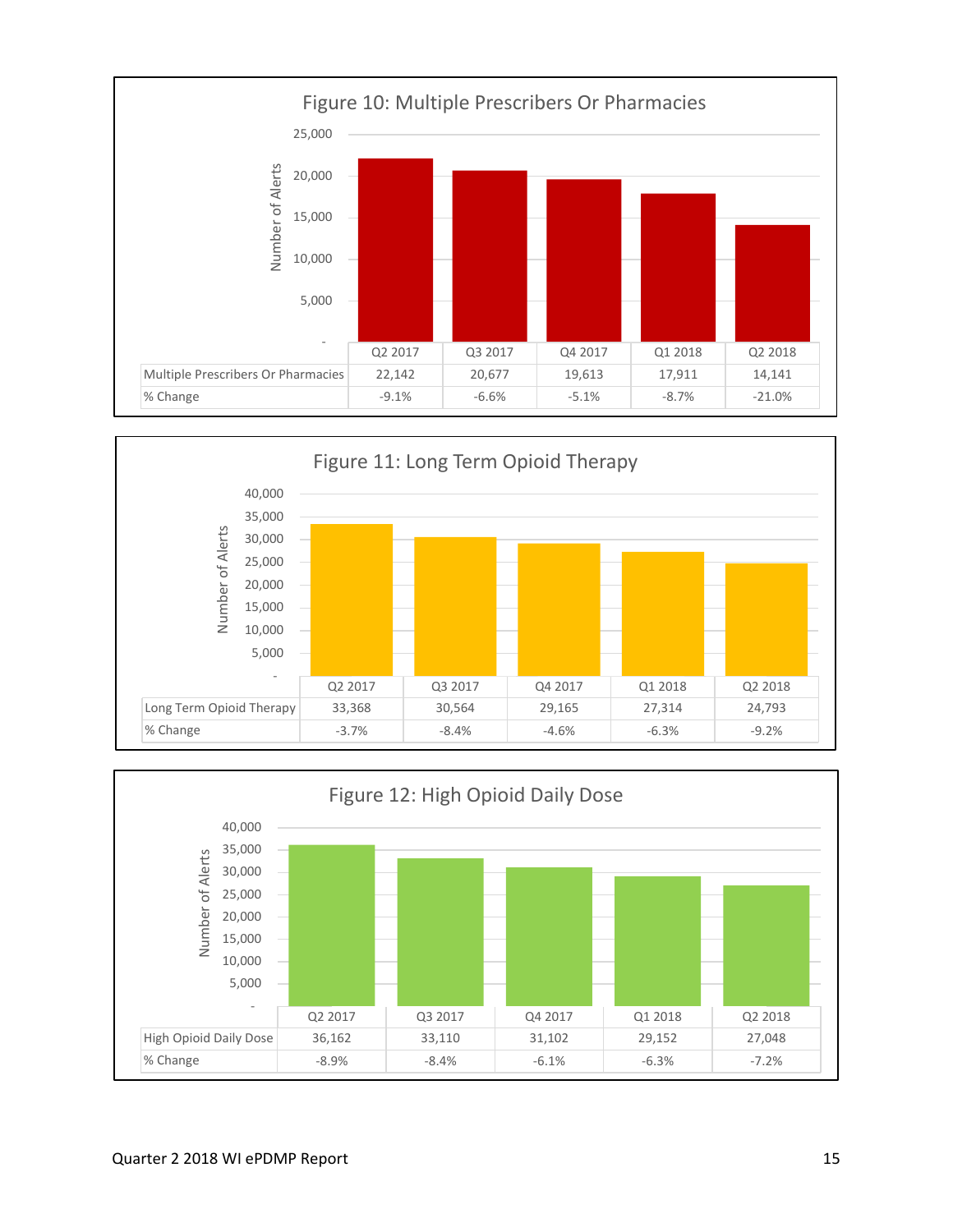

## <span id="page-15-0"></span>Disclosure of PDMP Data

Between April 1 and June 30, 2018, healthcare users made a total of 1,840,289 patient queries, which is consistent with the level of queries performed in the previous quarter. Breaking down the queries by user type shows that 45% of the queries were performed by delegates of prescribers or pharmacists, 39% were performed by prescribers, 14% by pharmacists, and 2% by other non-prescribing healthcare professionals.



As of June 30, 2018, healthcare professionals from thirteen health systems in Wisconsin have one-click access to the PDMP from within their EHR platform. In Q2 of 2018, 40% of patient queries were through the direct EHR integration, compared to 36% in the previous quarter. As indicated in the 2018 WI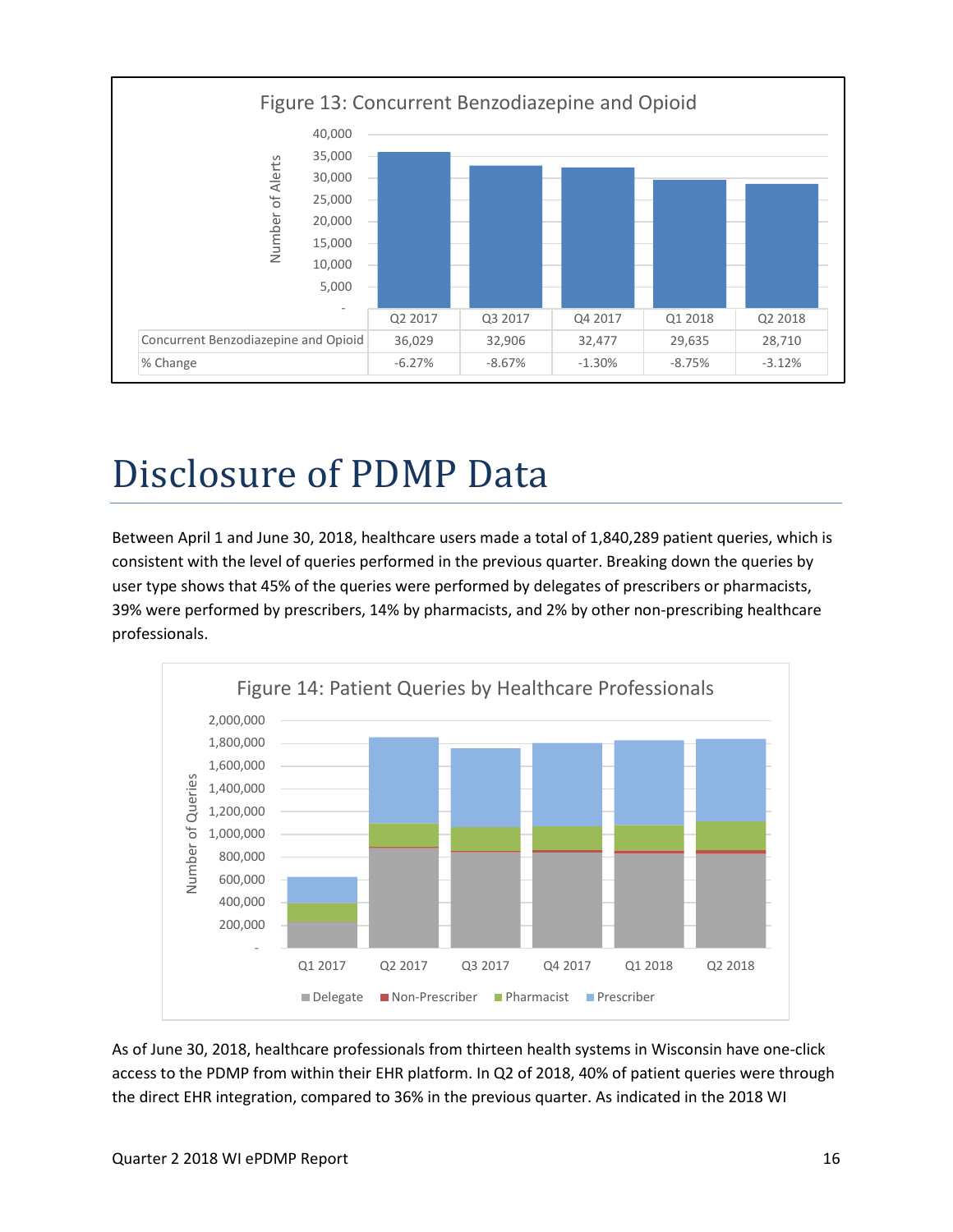ePDMP user survey, those who utilize EHR integration for conducting patient queries are more likely to perform the patient query without the use of a delegate and have slightly higher satisfaction rates with the WI ePDMP.



Authorized individuals from non-healthcare groups made 314 requests for PDMP data in Q2 of 2018, which was a slight decline from the 326 requests made in Q1 2018.

<span id="page-16-0"></span>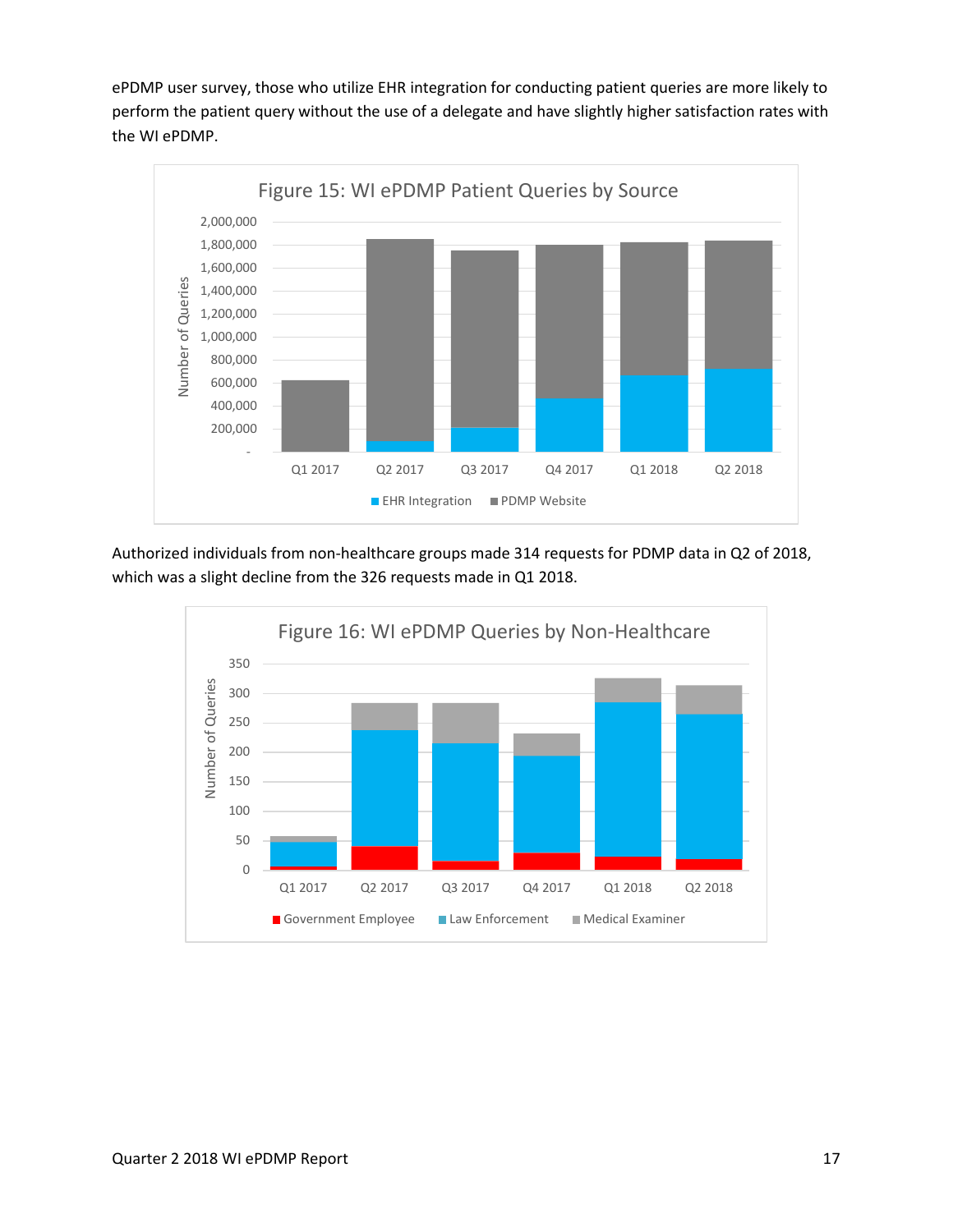# Law Enforcement Reports

Between April 1 and June 30, 2018, Wisconsin law enforcement agencies reported 580 events to the WI ePDMP as required by s. [961.37 \(3\) \(a\),](https://docs.legis.wisconsin.gov/document/statutes/961.37(3)(a)) Wis. Stat. The law requires the agencies to submit a report in each of the following situations:

- 1. When a law enforcement officer receives a report of a stolen controlled substance prescription.
- 2. When a law enforcement officer reasonably suspects that a violation of the Controlled Substances Act involving a prescribed drug is occurring or has occurred.
- 3. When a law enforcement officer believes someone is undergoing or has immediately prior experienced an opioid-related drug overdose.
- 4. When a law enforcement officer believes someone died as a result of using a narcotic drug.

There is no requirement for law enforcement agencies to submit their reports within a certain timeframe after the date of the event. Outreach for law enforcement agencies is ongoing as part of an effort to increase awareness of the requirement to submit to the PDMP and the value of the PDMP notifying the prescribers of the events for patients to whom they prescribe.



In 2018 the distribution of submission by report type remains consistent with the 2017 report type distribution:

- 38% of the reports submitted were reports of stolen controlled substance prescriptions
- 30% of the reports submitted were suspected violations of the Controlled Substances Act
- 27% of the reports submitted were suspected non-fatal opioid-related overdose events, and
- 5% of the reports submitted were suspected narcotic-related deaths.